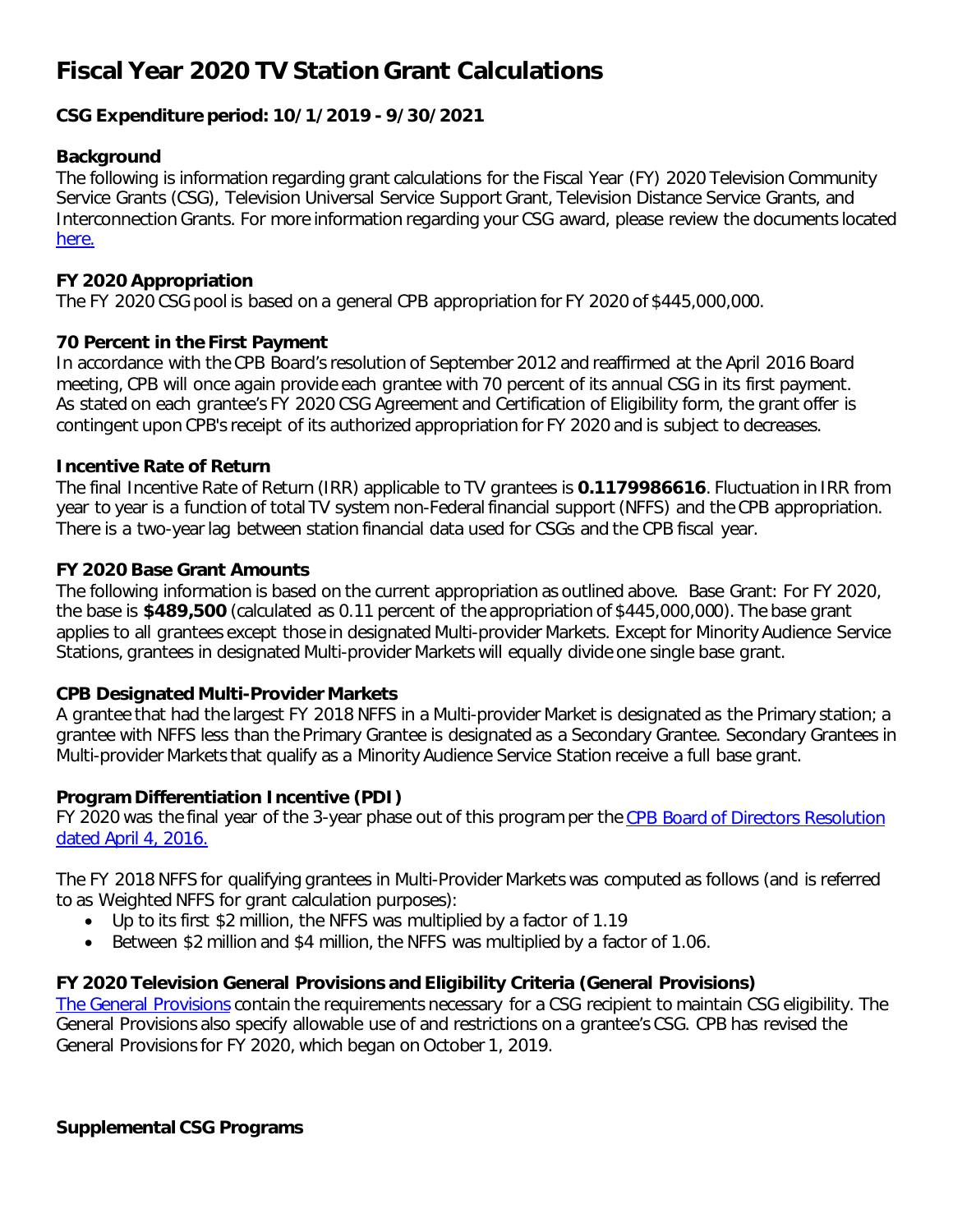[The General Provisions](https://www.cpb.org/stations/grants/tv/generalprovisions) also contain information relating to the supplemental CSG programs (Television Healthy Network Initiative for Public Television Stations program, Television Universal Service Support Grant, and Television Distance Service Grant Program, as well as Interconnection Grants). In addition to the General Provisions, other critical compliance documents are available in the [Community Service Grants](https://www.cpb.org/stations) section of the CPB website.

# **CSG Formulas**

The following information provides basic information regarding how the TV grants are calculated.

|                                                            | Grantee's FY 2017                                                                                                                                                                                                                                                                                                                                                                                                                                                                                                  | X IRR of 0.1179986616.            |                                                                 | + Base Grant                                                                        |  |
|------------------------------------------------------------|--------------------------------------------------------------------------------------------------------------------------------------------------------------------------------------------------------------------------------------------------------------------------------------------------------------------------------------------------------------------------------------------------------------------------------------------------------------------------------------------------------------------|-----------------------------------|-----------------------------------------------------------------|-------------------------------------------------------------------------------------|--|
| <b>CSG</b>                                                 | <b>NFFS</b><br>(Weighted NFFS for<br>grantees receiving a<br>PDI)                                                                                                                                                                                                                                                                                                                                                                                                                                                  |                                   |                                                                 | (or portion of shared<br>base grant for<br>grantees in a Multi-<br>provider Market) |  |
| <b>Interconnection</b><br>Grant                            | <b>Grantee's Final CSG</b>                                                                                                                                                                                                                                                                                                                                                                                                                                                                                         |                                   | / Total CSGs Awarded<br>X Interconnection<br>Pool (\$3,983,560) |                                                                                     |  |
| <b>Distance</b><br><b>Service Grant</b><br>(DSG)           | The grant amount will be calculated based on a percentage of the<br>standard amount for a TV CSG base grant, with grantees operating a<br>larger number of transmitters receiving a larger grant up to a maximum<br>grant equal to 80 percent for those stations operating 12 or more<br>transmitters.                                                                                                                                                                                                             |                                   |                                                                 |                                                                                     |  |
|                                                            |                                                                                                                                                                                                                                                                                                                                                                                                                                                                                                                    | <b>TV DSG PROGRAM</b>             |                                                                 |                                                                                     |  |
|                                                            |                                                                                                                                                                                                                                                                                                                                                                                                                                                                                                                    | #                                 | %<br>of CSG                                                     |                                                                                     |  |
|                                                            |                                                                                                                                                                                                                                                                                                                                                                                                                                                                                                                    | of Digital<br><b>Transmitters</b> | <b>Base</b>                                                     |                                                                                     |  |
|                                                            |                                                                                                                                                                                                                                                                                                                                                                                                                                                                                                                    | 3                                 | 5%                                                              |                                                                                     |  |
|                                                            |                                                                                                                                                                                                                                                                                                                                                                                                                                                                                                                    | 4                                 | 7.5%                                                            |                                                                                     |  |
|                                                            |                                                                                                                                                                                                                                                                                                                                                                                                                                                                                                                    | 5                                 | 10%                                                             |                                                                                     |  |
|                                                            |                                                                                                                                                                                                                                                                                                                                                                                                                                                                                                                    | 6                                 | 20%                                                             |                                                                                     |  |
|                                                            |                                                                                                                                                                                                                                                                                                                                                                                                                                                                                                                    | 7                                 | 30%                                                             |                                                                                     |  |
|                                                            |                                                                                                                                                                                                                                                                                                                                                                                                                                                                                                                    | 8<br>9                            | 40%                                                             |                                                                                     |  |
|                                                            |                                                                                                                                                                                                                                                                                                                                                                                                                                                                                                                    | 10                                | 50%<br>60%                                                      |                                                                                     |  |
|                                                            |                                                                                                                                                                                                                                                                                                                                                                                                                                                                                                                    | 11                                | 70%                                                             |                                                                                     |  |
|                                                            |                                                                                                                                                                                                                                                                                                                                                                                                                                                                                                                    | 12 or more                        | 80%                                                             |                                                                                     |  |
|                                                            |                                                                                                                                                                                                                                                                                                                                                                                                                                                                                                                    |                                   |                                                                 |                                                                                     |  |
| <b>Universal</b><br><b>Service Support</b><br>Grant (USSG) | The pool for the USSG is 2% of the CPB appropriation or \$8.9M - with<br>75% of that earmarked for the rural pool and 25% for the small unique<br>urban pool.                                                                                                                                                                                                                                                                                                                                                      |                                   |                                                                 |                                                                                     |  |
|                                                            | The USSG is comprised of two components: 1) a rural grant, in which a<br>station will receive additional grant support in proportion to the<br>percentage of audience it serves that is rural as determined by US<br>Census data; and 2) a small market grant, in which stations whose total<br>non-duplicated and non-rural population served is less than one million<br>will receive additional grant support proportional to the size of its<br>population.<br>USSG Pool = $2\%$ of CPB appropriation (\$8.9M) |                                   |                                                                 |                                                                                     |  |
|                                                            | $\triangleright$ Rural Pool<br>$=$ \$6.8M (75%)                                                                                                                                                                                                                                                                                                                                                                                                                                                                    |                                   |                                                                 |                                                                                     |  |